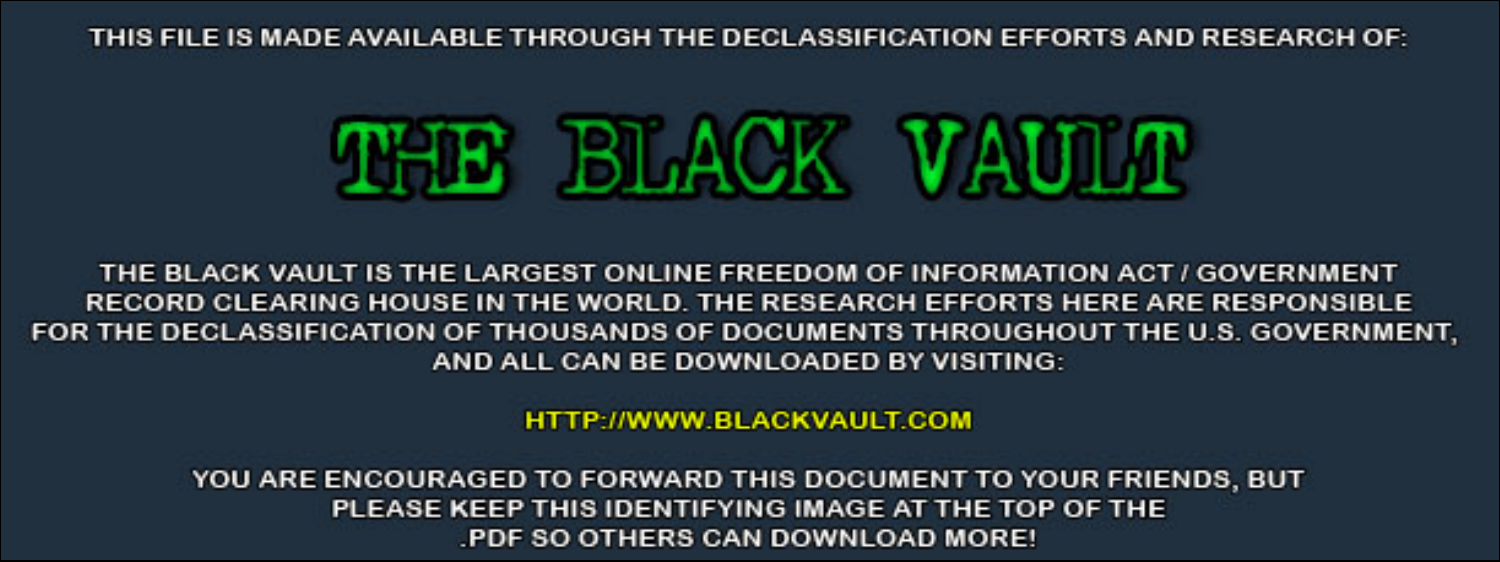

The  $\sim$  derse p of the Community  $\mu$  di is dominated by men in their to a 60s and 7%. Both the collector and the political analyst  $\vee$  I to be  $\infty$  ise of the ways  $\cup$  all icl. Surprobabilized reactions  $\pm$   $\omega d_1$ ,  $\omega$ ,  $\pm$  are can subtly the error  $\pm$  neuroship.

# AGN GUMMUNIST LEADERS: **FSYCE AS TO RECONSIDERATIONS**

#### $\mathbf{J}$ . d M. Post, M.D.

Oftener in antitive sidicite procentrollable; their tempers make them difficult ... a. of with.

#### Euripides

A continuing concern in predicting governmental decisions and evaluating the potential for aggressive action by Communist nations is the judgment and emotional stability of the leadership. And currently the Communist leadership is dominated by aging leaders, men in their late 60s or older.

The four ranking Soviet leaders are all in their 70s. Brezhnev is 72. Kovygin 74 Kirilenko 72, and Suslov 76. The average age of the 14 full Politburo members is 67, fully half of the full members are 65 years old or more

Eastern Europe also has a preponderance of aging leaders. Most prominent is Marshal Tito of Yugoslavia, age 86. Both Janos Kadar of Hungary and Erich Honecker of East Germany are 66. Enver Hoxha of Albania is 70 Bulgarian First Secretary Todar Zhivkov is 67; Edward Gierek of Poland is 66, as is Gustav Husak of Czechosłovakia. Nicolae Ceausescu of Romania, 61, is the youngest East European chief of state.

The new Standing Committee of the Political Bureau of the People's Republic of China is composed, in rank order, of Hua Kuo-feng, Yel: Chien-ying Teng Hsianping, Li Hsien-nien, and Wang Tung-hsing China watchers by no means believe that Yeh (80), Teng (74), and Li (71), all veterans of the Long March, have subordinated themselves to the younger and relatively inexperienced Hua Kuo-feng (59 The average age of the 23 full Politburo leaders is 66, more than half are 65 or older

Other Asian Communist countries have the same prependerance of aging leaders In the People's Republic of Vietnam, for example, Pham Van Dong is 72 Le Duan, 71; Le Duc Tho 68, Vo Nguyen Giap, 66, and the most senior of the senior citizens. Ton Duc Thang, President of Vietnam, is 90

#### Psychological Reactions of Later Life

And so from hour to hour we ripe and ripe, And then from hour to hour ue rot and rot, And thereby hangs a tale.

Shakespeare

Perhaps the most important generalization to be made about the intellectual and behavioral capacities of aging individuals is that we can make no wide-ranging generalizations. Some individuals may show significant normal or even "organic" effects of the aging process as early as their 50s, while other individuals may function

pate Centre m2

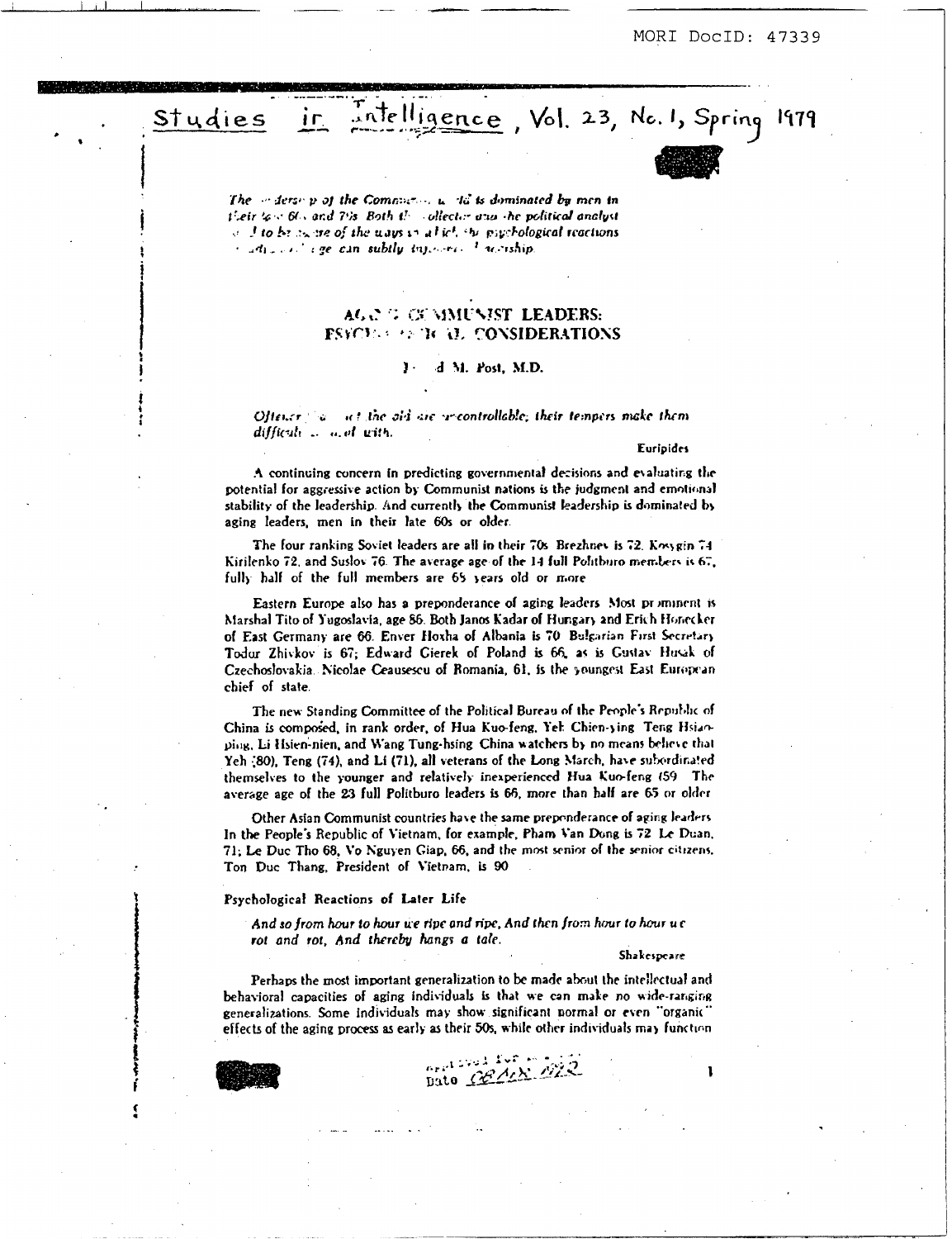with no apparent decline in their intellectual or creative powers well into their 50s Particularly if an individual has had a rewarding and self-actualizing career, he may in old age contribute a dispassionate wisdom based on a lifetime's experience. A contemporary example of a leader who performed extremely effectively, indeed often brilliantly, until just before his death at age 78 is Chou En-lai. Yet, ironically, many of his leadership efforts were devoted to moderating the extreme reactions of the aged Mao Tse-tung, whose political leadership was significantly affected by the ravages of age

# Normal Psychological Rections to Old Age

Even though there m , oc no evidence of organic deterioration, some of the psychological reactions of an individual in his later years differ qualitatively from those of younger men.

For many, the idea of losing their occupational status may be very threatening. particularly when the career has been extremely rewarding. This often leads to a sense of nostalgia, a tendency to see the present in terms of the past, and to look to the past both for solutions and reassurance. The threat of loss of position and the increasing awareness of failing physical powers may lead some to react defensively and become hyperindependent and preoccupied with demonstrating power and strength

# Though he has watched a decent age go by, A man will sometimes still desire the world.

Sophocles

Time is of the essence. The same ambitions, wishes, feelings, yearnings, and desires that motivated the aging individual when younger are present in his old age. It has been remarked by a specialist in geriatric osychiatry that "old wishes never die. they don't even fade away." Although it is rare for an aged individual to think of himself as old, as he becomes increasingly aware of the ebbing of time he often experiences an increasing urgency to make his mark. He may ask, "What have I accomplished? How much time do I have left"? This perception that time is short tends to become especially pronounced when serious physical illnesses develop

There may be highly creative consequences of the psychological reactions to the perception that remaining time is short, for an individual may feel impelled to invest his remaining time with significance. This is movingly described by Montaigne.

Especially at this moment, when I perceive that my life is so brief in time. I try to increase it in weight; I try to arrest the speed of its flight by the speed with which I grasp it, and to compensate for the haste of its ebb by my vigor in using it. The shorter my possession of life, the deeper and fuller I must make it.

It is interesting to consider that the principal actors in the current drama in the Middle East, Anwar Sadat of Egypt and Menahem Begin of Israel, both have serious heart conditions. It may be that their perceptions that their time is short contributed to their willingness to participate in the creative diplomatic initiatives that began in December 1977.

This sense of urgency in reaction to the perception of diminished time imparts an exaggerated quality to personality needs and drives, so that long-standing personality patterns and pre-existing attitudes appear to be intensified. This is particularly true for individuals from cultures where a premium is placed on youth, ambition, and strength. Old age in such cultures can be particularly threatening



 $\mathbf{2}$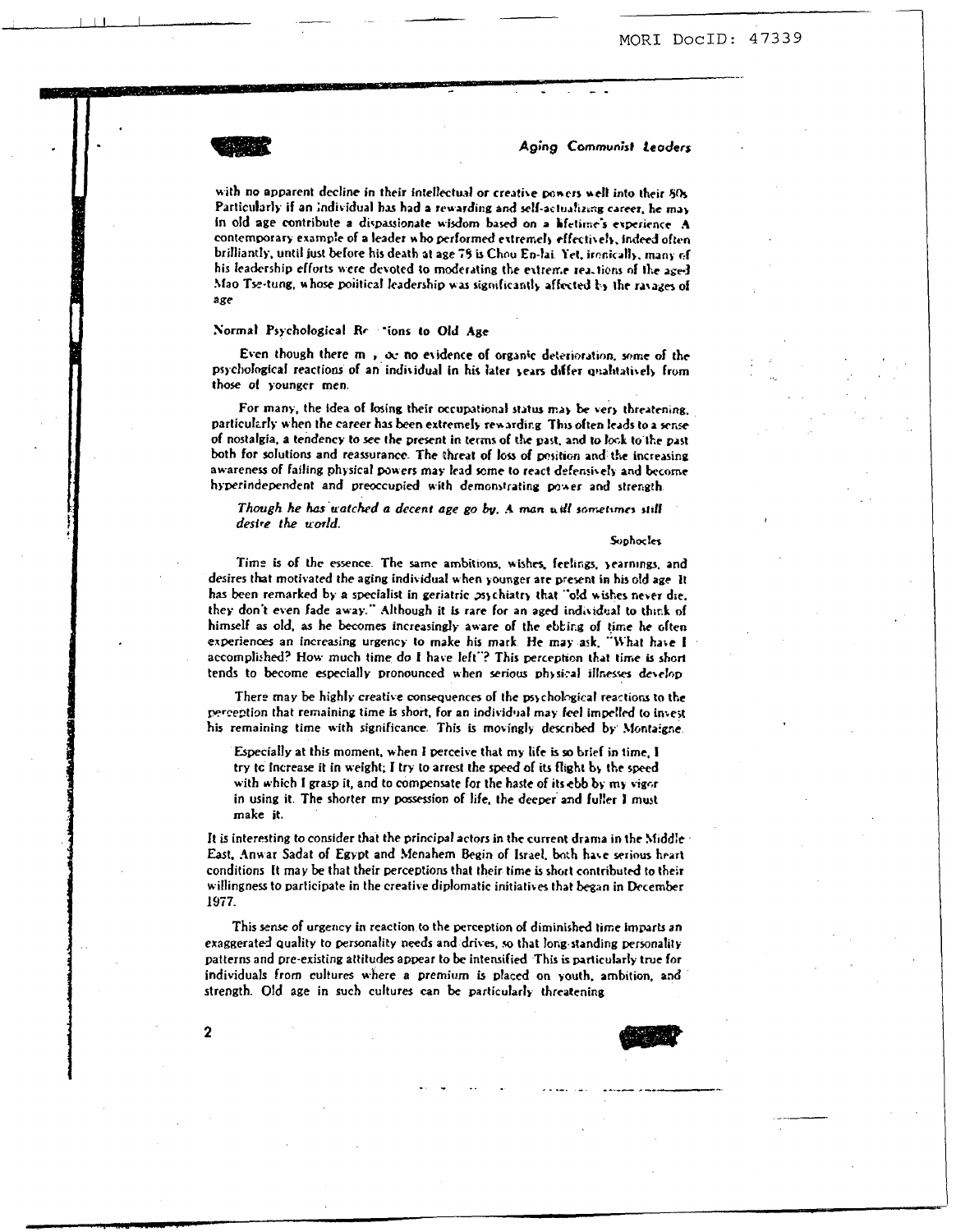

<span id="page-3-0"></span>In contrast, in cultures emphasizing strong family ties, where religious values stress tranquility and wisdom, the aged individual may be revered as a prophet and given a place of honor. In such countries, the appreach of death may be accepted with equanimity, and therefore the distorting influence of advancing age upon political behavior may be correspondingly diminished. Chou En-lai is a particularly striking example. He reacted quite stoically to the cancer which ultimately took his life at age 75, and from all outward indications was able to approach the tasks of government with his characteristic good judgment, balance, and intelligence. A current example in the non-Communist world exemplifying the influence of culture on the impact of age is Morarii Desai, the 51-year-old Prime Minister of India, a deeply religious man who sees his election as Prime Minister as an unfolding of his Karma. In contrast to the sense of urgency which impels many Western leaders at the end of their lives, there is almost a complacent lack of urgency for Desai, whose religion teaches him that life will unfold and he will have time to accomplish his God-given destiny. This lack of urgency may interfere with his political efficacy, should he not be impelled to take strong enough measures to attack India's major problems

#### Psychological Manifestations of Hardening of the Arteries

There is no one-to-one correlation between age and cerebral degeneration. Many men in their 70s and 50s function at a very high level with little or no impairment to their creative and intellectual capacities, while younger men may show significant interference with their functioning. But once the march of symptomatic cerebral arteriosclerosis or other pre-senile cerebral degeneration has begun a pattern of "organic" functional disturbance usually follows which can reliably be expected to become more severe

#### Rigidity of Thought

Afflicted individuals demonstrate a progressive impairment in their capacity to think abstractly. Thinking becomes more concrete, rigid, and inflexible. There is a tendency to see things in black and white terms as the ability to discriminate nuance and subtle shades of difference diminishes. Responses become less flexible and more stereotyped, so that afflicted individuals are seen as becoming more "stubborn." It is difficult to change a mental set. For a leader suffering from organic brain damage, it might be difficult to stop a plan, once it is set in motion, despite compelling evidence and advice to the contrary. Although there were rational political reasons for many of Mao Tse-tung's moves, in addition to his perception that his time was short. psychological effects of his cerebral arteriosclerosis may well have contributed to the pace of the Cultural Revolution

### Impairment of Intellect and Judgment

There is a general decline of intellectual capacities. Concentration and memory, particularly recent memory, are usually especially affected. There is an associated impairment of judgment. Impulses which had earlier been checked by the restraints of judgment may now be more easily expressed. Thus, an individual may behave more aggressively or be more easily provoked

#### **Emotional Lability**

Emotional reactions in general become less well controlled, afflicted individuals are irritable, easily provoked to anger, tears, or euphoria, and are more sensitive to slight. Depressive reactions are common



 $\overline{\mathbf{3}}$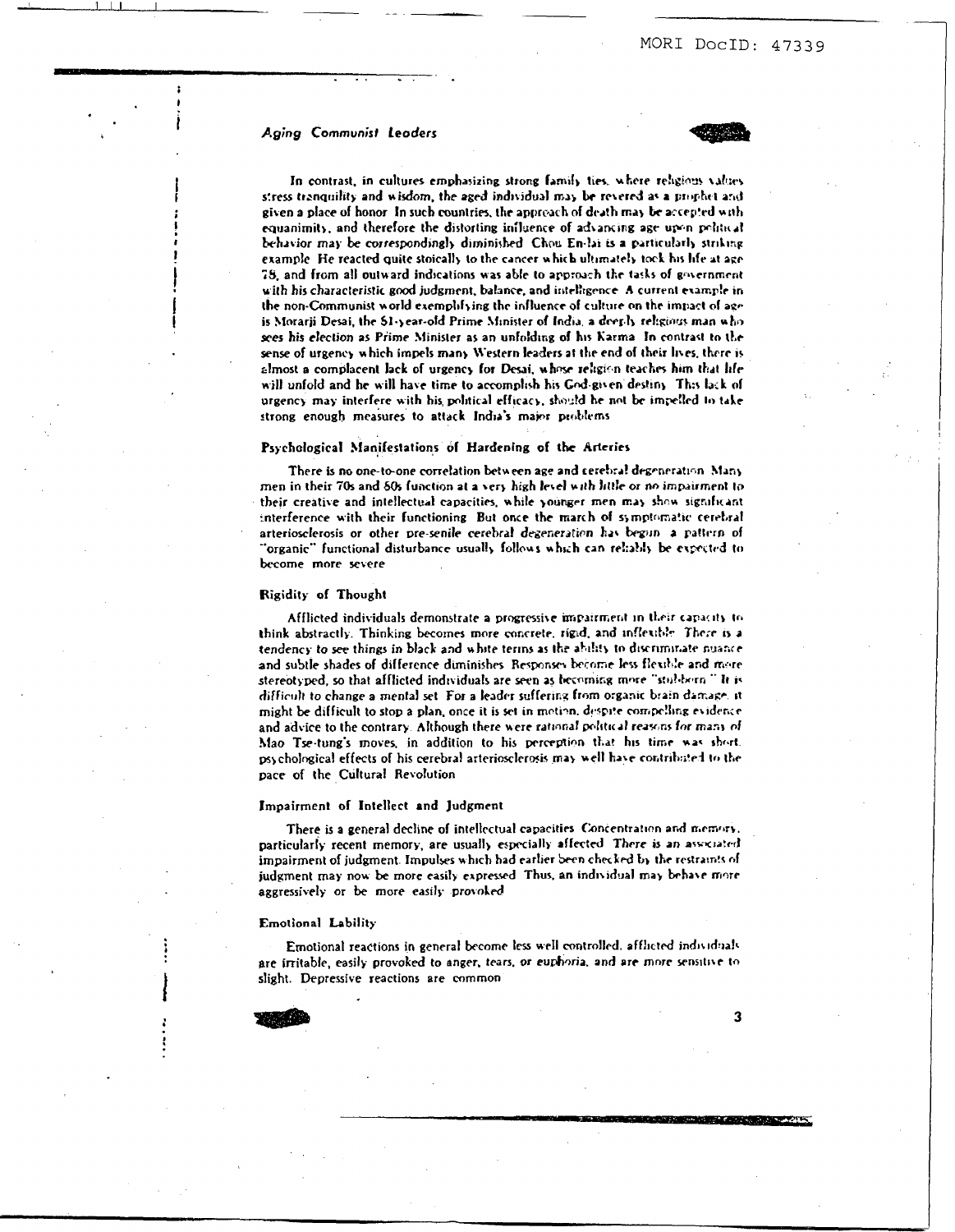# Earlier Personality Reactions Become Exaggerated

As a man grows older, he becomes more like himself

#### Anonymous

Aging individuals do not tend to mellow, rather, earlier personality traits tend to intensify. As with the normal aging individuals, the basic personality and life style remain intact, but long-standing attitudes and drives are expressed in an exaggerated way. The characteristically distrustful person may become frankly paranoid. Bath the Soviet Union and the People's Republic of China provide striking historical examples Always distrustful, Joseph Stalin in his last years was in a clinical paranoid state. blatantly exemplified in "the doctor's plot " Similarly, during the Cultural Revolution, it was striking to observe the number of individuals kyal to Mao from the days of the Long March who fell from his favor and were politically disgraced (Mao's distrust was not without basis in all cases, for there had been discernible shifts in the loyalty of many of these individuals, partly in reaction to their growing disenchantment with the leadership being provided by the aged Mao)

# Good Days and Bad Days

**A CONTROLLED CONTROLLED BY A ROUTE** 

Afflicted individuals have both good days and bad days. The course of cerebral arteriosclerosis is often characterized by wide fluctuations, but is invariably downhill For some the decline is very gradual, while for others it may be quite precipitous. The disparity between observations made on good days and bad days on occasion has led to erroneous conclusions concerning the mental state of the individual. Thus, if a senior official observed Mao Tse-tung on one of his better days when he was more alert and in reasonably good contact, there would be a tendency to invalidate the reports of poor health. On the other hand, there have been occasions when observations made during a period of particular fatigue or confusion led the observer to underrate the capability of the individual to function. What is particularly important is to assesss the entire pattern and not to either overrate or underrate the individual's capabilities on the basis of one particular observation. If one can with some certainty diagnose cerebral arteriosclerosis, even though an individual apparently may be alert on a particular occasion, the other features already enumerated, in particular decline of intellectual abilities and problems with judgments, are nevertheless operating

### Denial of Disability and "Groupthink"

A particular problem with aging individuals whose capacities have been affected by age is the tendency to deny the extent of disability. When a leader manifests this

 $-22.182...$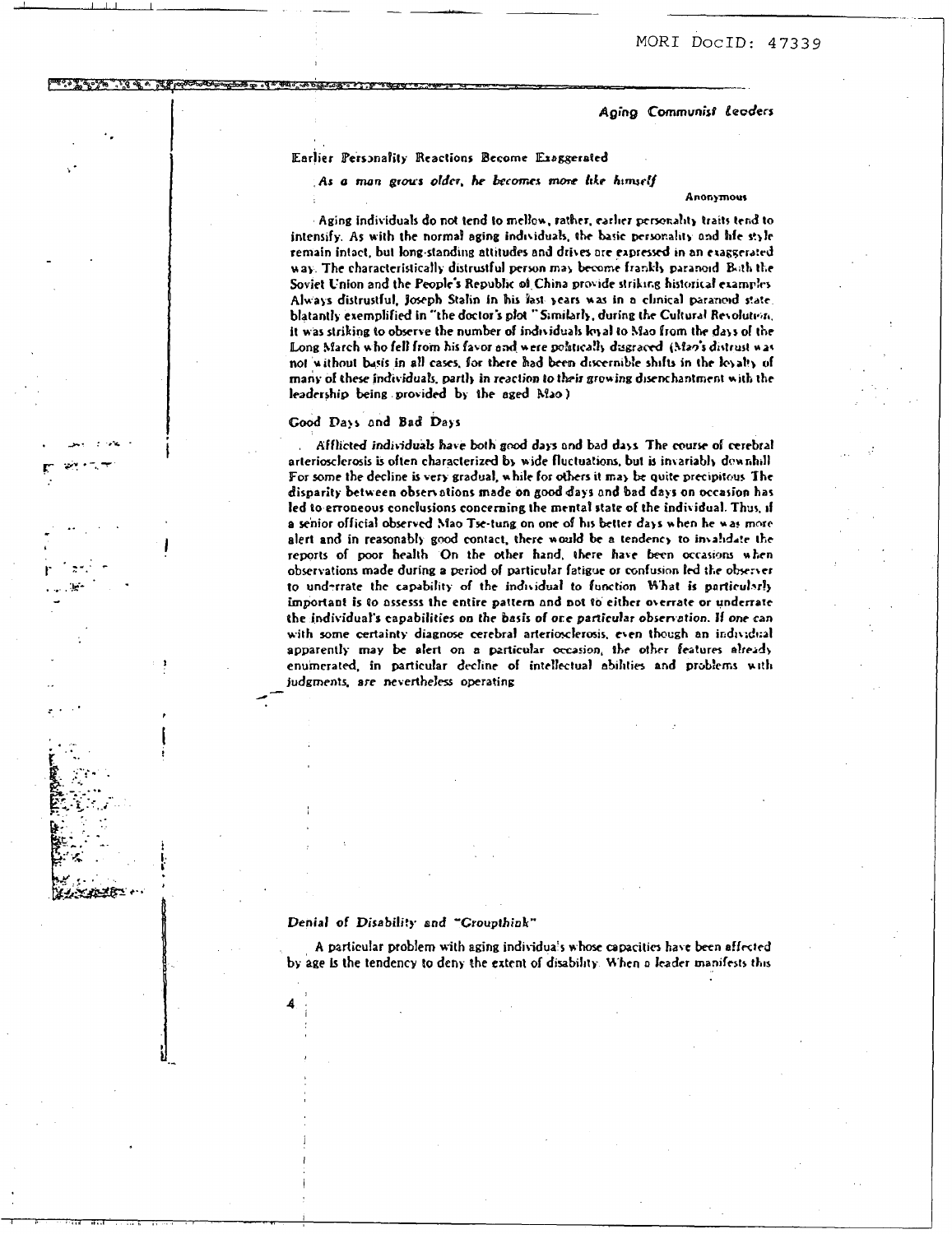

5

denial, it has particular consequences, as it may lead him to grasp the reins of power more tightly at the very time when he should be relinquishing them. On the one hand, the circle surrounding a leader may often be able to insulate him from decisionmaking responsibilities during periods of extreme disability. But considering the increased suspiciousness, emotional irritability, and denial of disability often characteristic of early symptomatic cerebral arteriosclerosis, it would not be surprising to note that there would be a natural tendency for the leadership group to foster distorted perceptions of political reality. If the somewhat suspicious leader becomes frankly paranoid so that "he who is not with me is against me," the subvidinate who actively disagrees with his leader may find himself out of a job. Thus seme of the psychological qualities of the aging period may promote a sycophantic leadership circle unwilling to upset the leader by disagreeing with him

It is interesting to speculate on the group influences which may occur when a number of aged individuals as a group determine policy. The group dynamics literature suggests that individual psychological tendencies may become reinforced and exaggerated in a group setting, with a tendency to seek solutions that will not strain group consensus. Thus, even though particular individuals might have only subtle signs of the encroachments of age, with only early increases in inflexibility, there may be a summation effect mitigating against individual innovative behavior. If this is so, the judgments and decisions of aging individuals functioning as a group may have contributed to some of the inflexibility of Soviet policy and some of the more regressive policy moves of recent years

#### The Example of Leonid Brezhnev

Of the four ranking members of the Soviet leadership only Brezhnev demonstrates clear signs of the psychological effects of age on his political behavior. In many ways Brezhnev epitomizes both the normal and "organic" effects of the aging process. Although most of the reporting describes Breahney as providing effective leadership and for the most part being in control of his intellectual faculties, reports suggesting psychological effects of the aging process are increasing in frequency There have been significant fluctuations in Brezhnev's condition. During the "down" periods, which tend to occur when he is fatigued or ill, he has demonstrated problems with his concentration and intellectual functions

Numerous physical ailments have afflicted Brezhnev during recent years leading some to question whether he is losing his grip. The ouster of Podgorny in May of 1977 caused Kremlin watchers to conclude that Brezhnev was strongly in control. This was a move that had been bruited about for at least five years, but the question remains why Brezhnev felt impelled to act at that time. There were assuredly significant political determinants for this move, but it may be that a contribution to Brezhnev's decision to consolidate his political power was a psychological need to deny his failing physical powers. Psychologically reacting to his internal perceptions of his own failing physical strength, he may have felt impelled to demonstrate that he was strongly in control by increasing his status through securing two of the top three positions

The recent reshuffling of the Politburo may well be a further example of the same phenomenon. The widespread press reactions were that Brezhnev remained politically strong despite his physical weakness. The Washington Post, for example, led off its description of the Politburo move as follows. "Leonid Brezhnev, beset with deafness, flagging energy and other infirmities of age as he nears his 72nd birthday. demonstrated anew last week that his political clout. The remains vigorous in his 15th year of power." We would again suggest that a contribution to Brezhnev's decision to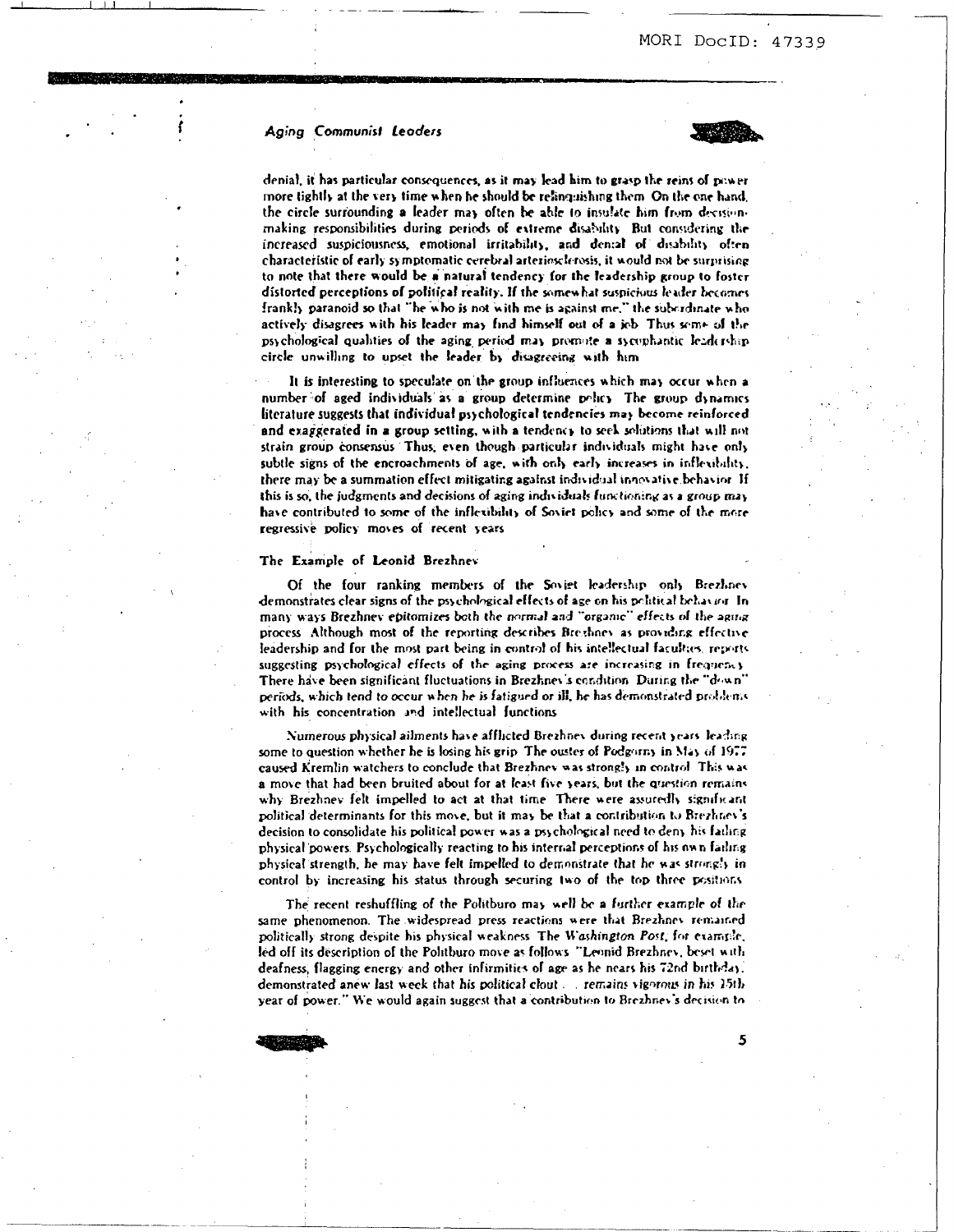consolidate his political power may have been a need to demonstrate he was politically healthy despite his multiple illnesses

The bulk of Embassy reporting would indicate that Brezhnev is for the most part in control of his mental faculties and capable of providing effective leadership. But there is evidence to suggest that he has difficulties with intellectual conceptualization and intermittent problems with concentration, orientation, and memory. The conceptual difficulties have been noted on a number of occasions during the past several years. A senior Western European diplomat observed that Brezhnev had difficulty synthesizing two related statements into one Both French and U.S. officials have found that Brezhnev was able to deal with major substantive points, but facked the mental flexibility to field discussions of detailed issues

The intermittent problems with concentration, orientation, and memory were striking in their severity at times. In state visits to West Germany and France in 1977 and again to West Germany in 1976, marked difficulties in concentration were observed that had not been previously noted, which led to difficulties in negotiating French observers found Brezhney's endurance was quite limited and his attention span short, so he seemed unable to absorb and concentrate on details. A semor U.S. observer noted problems with memory for recent events, which contributed to the appearance of disorientation, the specific details of his schedule often eluded him, and he seemed confused about which days particular events were to occur was

On a number of nostalgic occasions, Brezhnev has shown easy tearfulness when mourning lost comrades. Although the emotional display may be explained by the nature of the situation and by the emotionality often associated with the Bussian national character, such observations have been more in evidence in recent years and are consistent with the emotional reactions of aging individuals

\* This is in part a function of the Soviet political system's cycle. December is the menth for accounting for economic performance over the year, and consequently a time of great stress for the leadership. With the completion of this exercise, Breahnes and other senior leaders traditionally go or satisfier. Since 1974. Brezhnev's vacations have always been accompanied by meculations concerning his health

6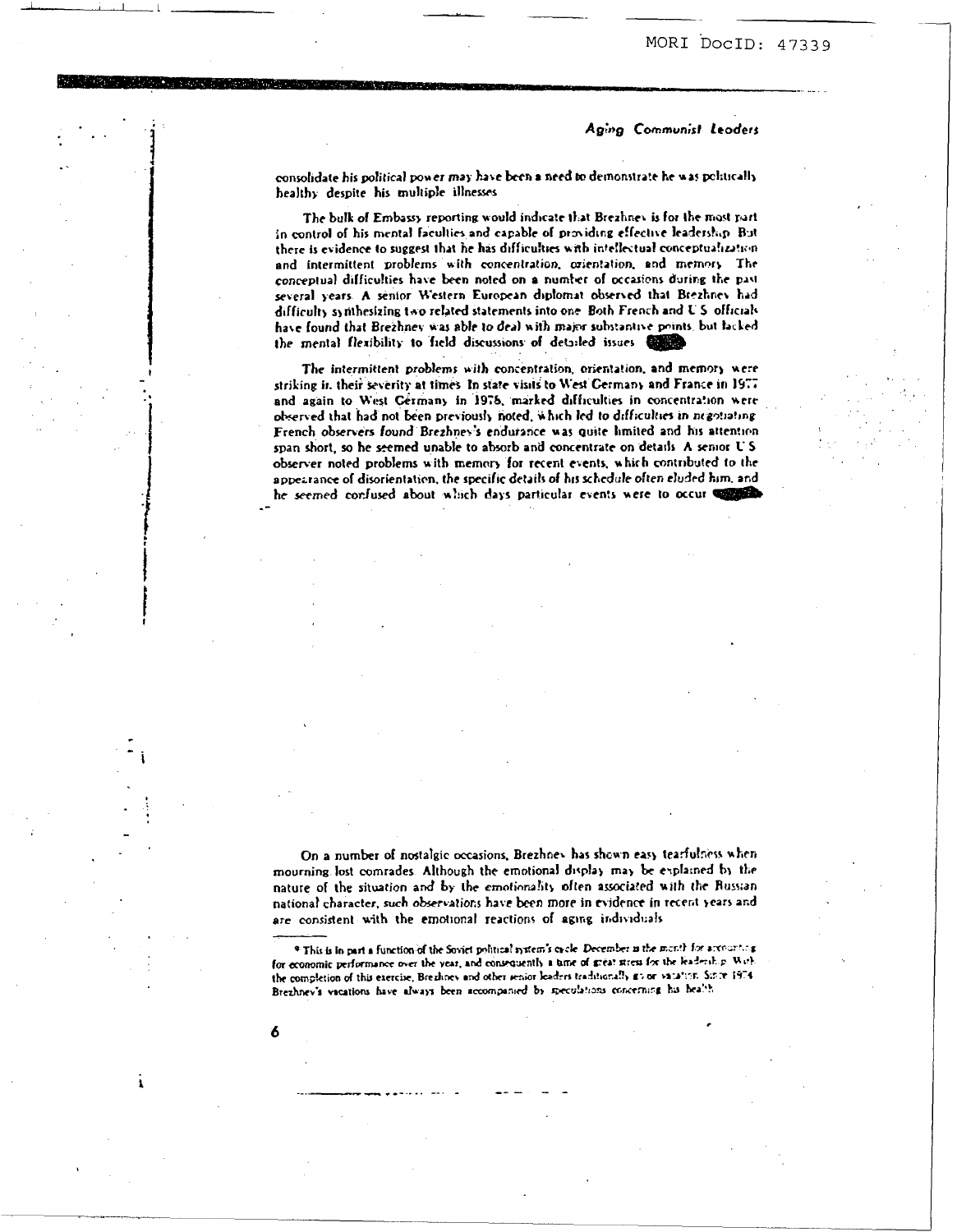The evidence taken in toto suggests that age is having both a normal and "organic" psychological impact on Brezhnev. It seems likely that arteriosclerosis causes a subtle interference with Brezhnev's functioning on a continuing basis, not just during the "down" periods. The outlook for Brezhnev, even with the best of available medical care, is for a progressive decline in his intellectual faculties and judgment and Increasing difficulties with problem solving requiring fine intellectual discrimination Difficulties with concentration are likely to increase in frequency and to be especially apparent under prolonged stress. There will continue to be major fluctuations with Brezhnev's condition, with both the frequency and gravity of the "down" periods becoming more pronounced. As physical illnesses supervene, they will add additional stress and compound his problems in bringing full intellectual resources to his leadership

# The Impact of Age Upon the Ranking PRC Leaders

# If a family has in its midst an ald person it possesses a jewel Chinese Proverb

Of the three PRC leaders older than 70, the individual most clearly affected by age is Yeh Chien-ying, 80 years old. His health has been obviously frail for some time, but signs of the effects of age on his mental functioning became apparent only in the past year. Visitors who have met with Yeh have not commented upon significant intellectual deterioration, but several observations do suggest early pre-senile symptoms are occurring

There have now been three televised occasions when observations of Yeh strongly suggested a decline in cerebral function. Both at Mao's funeral and a year later at the dedication of his mausoleum, Yeh was noted to be confused and disoriented and had to be helped to the appropriate position for protocol purposes. The most persuasive observation was of Yeh delivering an address at the ceremony commemorating the 50th anniversary of the founding of the People's Liberation Army In a strong emotional reaction, Yeh became visibly disturbed, broke into open weeping and temporarily found it difficult to continue. As in the case of Brezhnev, this was certainly an emotional occasion, but in this case the suddenness and intensity of emotional reaction were quite striking and highly suggestive of the emotional lability associated with cerebral arteriosclerosis

At the recently concluded Fifth National People's Congress, Yeh was removed from his position as Minister of Defense and elected to the largely ceremonial chairmanship of the Standing Committee of the National People's Congress This move may well have been in response to recognition of the fragile state of Yeh's health. But the PRC leadership apparently continues to believe that "with the ancient is wisdom and in length of days understanding." for Yeh was replaced as Minister of Defense by Hsu Hsiang-chien, 76 years old. At the same time, the important post of Minister of the Seventh Ministry of Machine Building, in charge of producing planes and guided missiles for the Chinese Air Force, was given to Sung Jen-chiung. 74 years  $old_{\perp}$